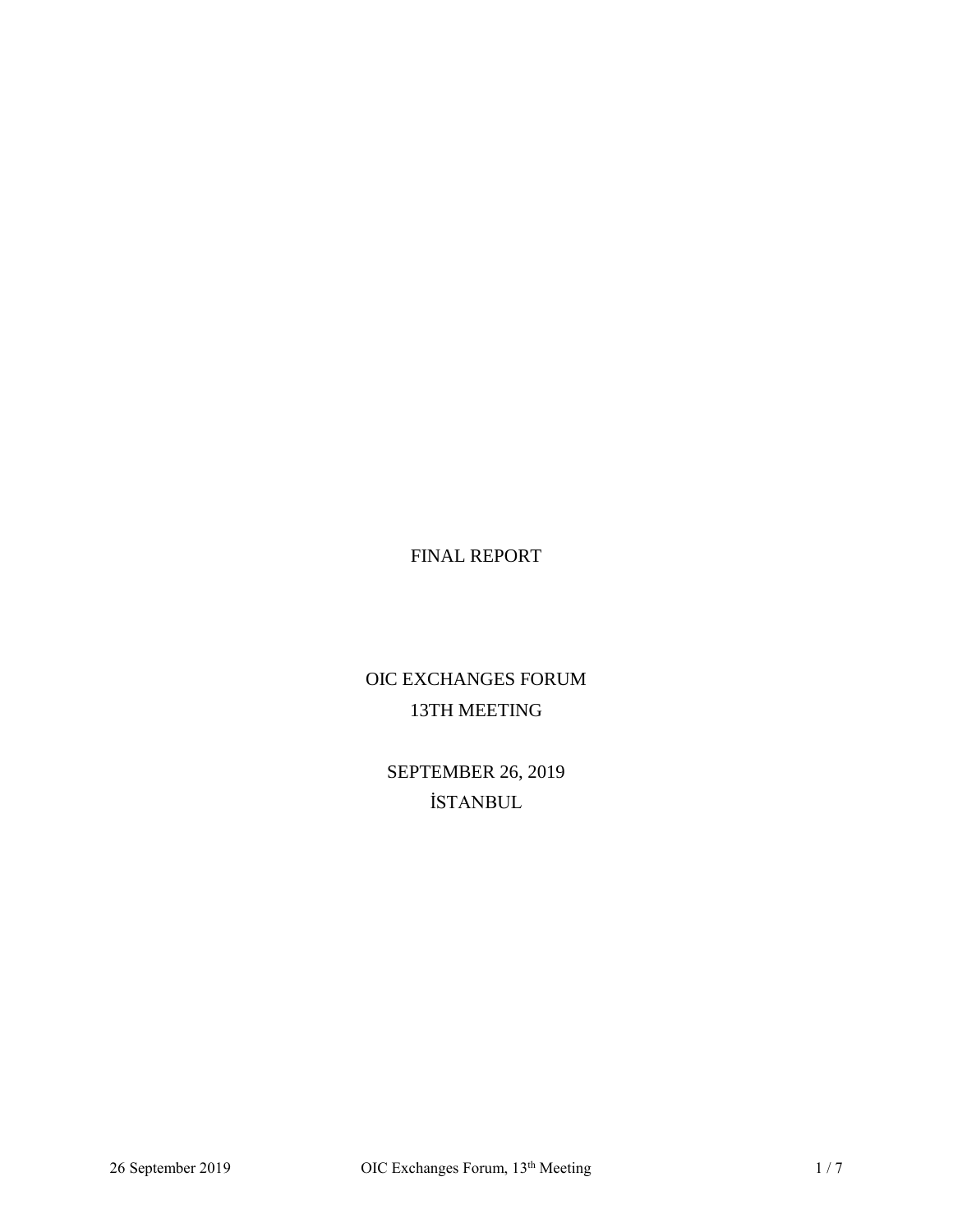## TABLE OF CONTENTS

Final Report of the Thirteenth Meeting of the OIC Exchanges Forum

## ANNEXES

- I. Presentation by Dr. Zamir Iqbal
- II. Presentation by Dr. Recep Bildik
- III. Presentation by Mr. Mahmut Varlı
- IV. Presentation by Mr. Charbel Azzi
- V. Presentation by Mr. Kenan Turan
- VI. Presentation by Mr. Gökhan Elibol
- VII. Presentation by Mr. Murat İnce
- VIII. Presentation by Prof. Dr. Habib Ahmed
- IX. Presentation by Mr. Kenan Jusufspahic
- X. Presentation by Mr. Reşat Adıgüzel
- XI. Presentation by Dr. Mehran Mohamadi
- XII. Presentation by Mr. Irwan Abdalloh
- XIII. Presentation by Mr. Muhammad Lukman
- XIV. Presentation by Mr. Mahmut Aydoğmuş
- XV. Presentation by Mr. Ismail Dadabhoy
- XVI. Presentation by Mr. Faheem Ahmad
- XVII. Presentation by Mr. Mohammad Majd Bakir
- XVIII. Presentation by Prof. Dr. Obiyathulla Ismath Bacha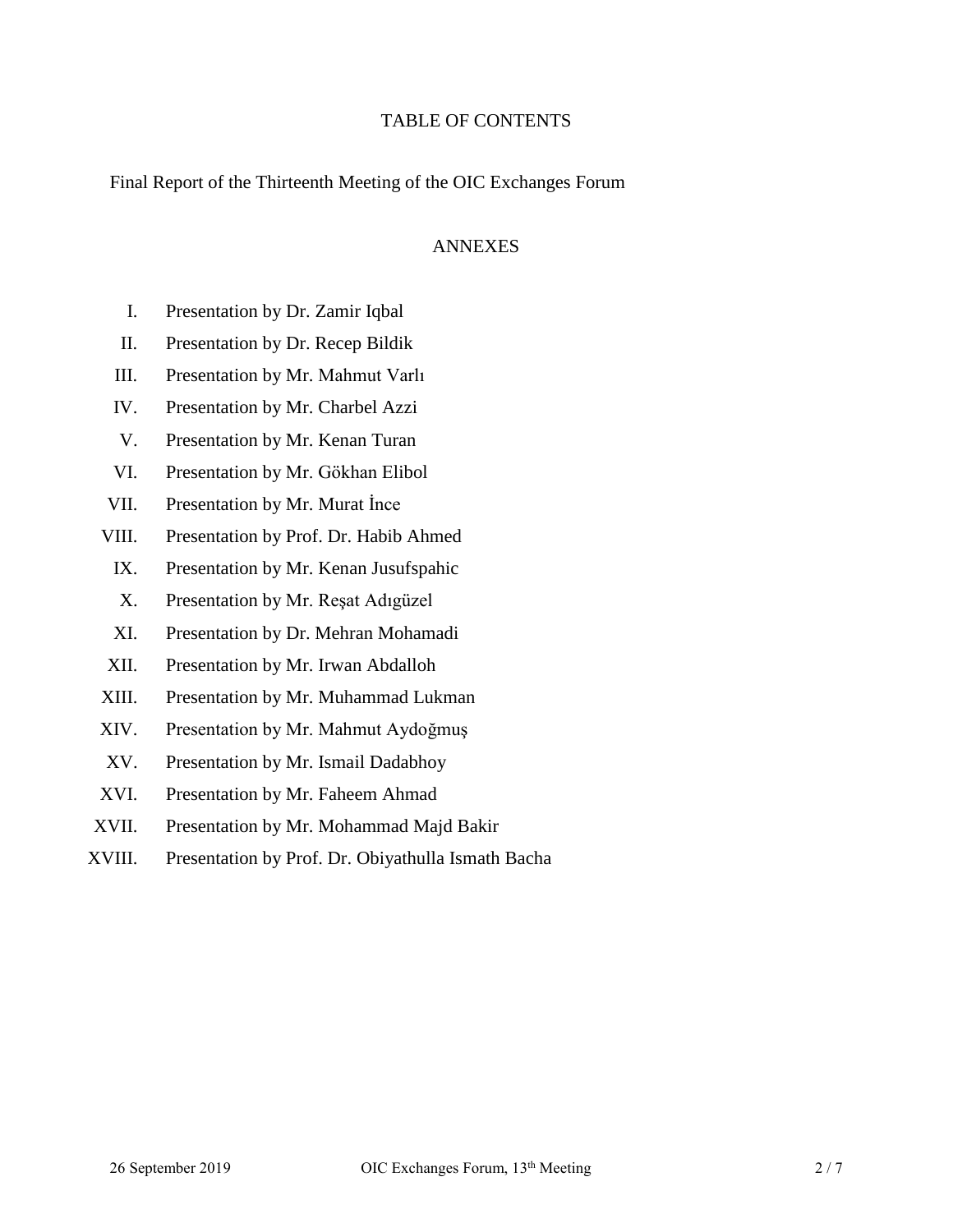## Original: English

## **Final Report of the Thirteenth Meeting of the OIC Exchanges Forum**

- 1. The Thirteenth Meeting of the OIC Exchanges Forum convened in İstanbul on September 26, 2019.
- 2. The Meeting was attended by the representatives of the following institutions:

## A. Exchanges of the OIC Member States

- 1. Amman Stock Exchange, Jordan
- 2. Ashgabat Stock Exchange, Turkmenistan
- 3. Borsa İstanbul, Turkey
- 4. Indonesia Stock Exchange
- 5. Iran Fara Bourse
- 6. Iran Mercantile Exchange
- 7. Muscat Securities Market, Oman
- 8. Pakistan Mercantile Exchange
- 9. Pakistan Stock Exchange
- 10. Palestine Securities Exchange
- 11. Qatar Stock Exchange
- 12. Tehran Stock Exchange, Iran
- 13. Toshkent Republican Stock Exchange, Uzbekistan
- 14. Turkish Mercantile Exchange

## B. Central Securities Depositories and Clearing, Settlement and Registry Agencies of the OIC

## Member States

- 1. Central Securities Depository of Iran
- 2. Central Securities Depository of Turkey
- 3. Muscat Clearing & Depository, Oman
- 4. İstanbul Clearing, Settlement and Custody Bank (Takasbank), Turkey
- 5. National Clearing Company of Pakistan Limited
- 6. Qatar Central Securities Depository
- 7. Tunisie Clearing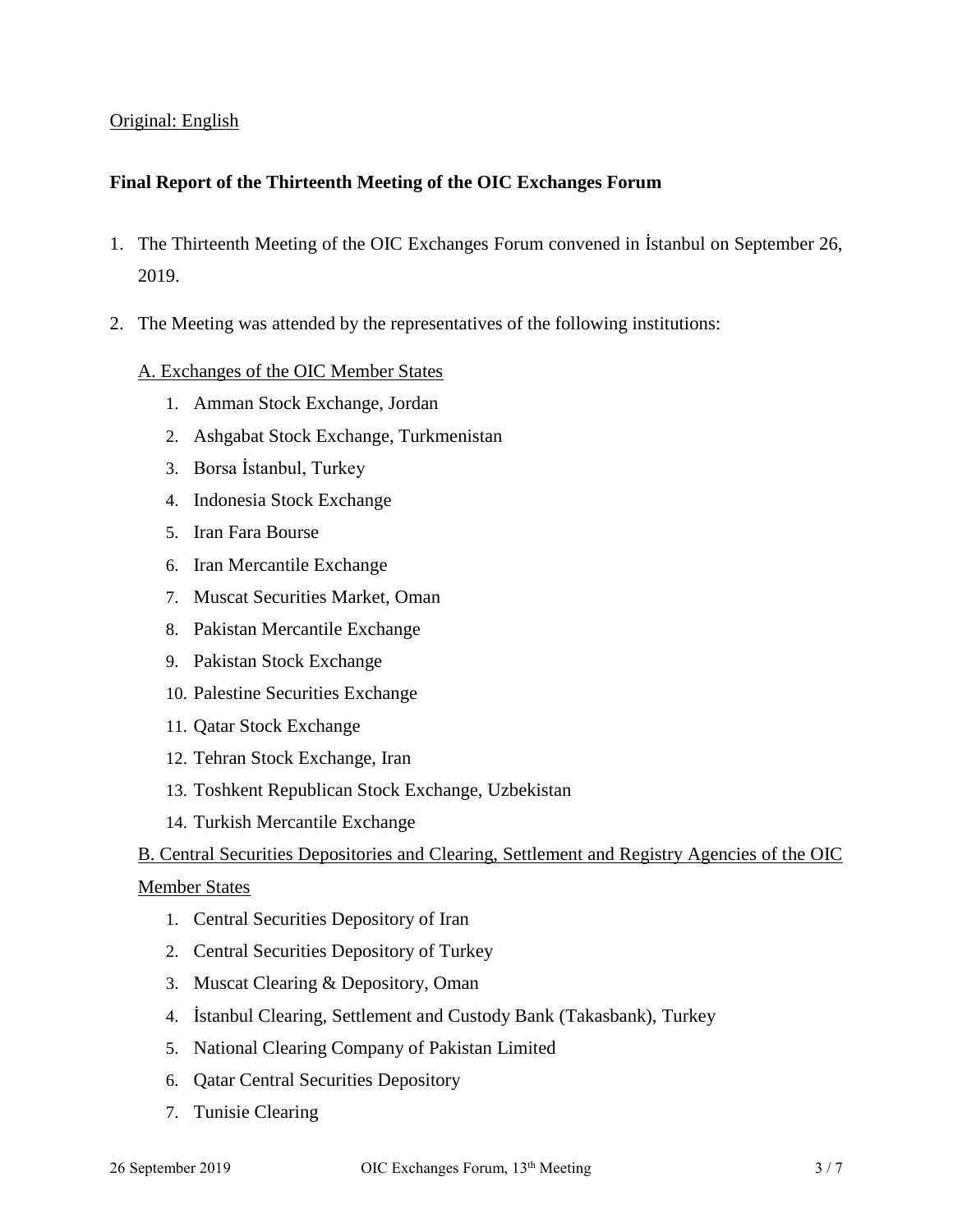## C. Other Organisations

- 1. Accounting and Auditing Organization for Islamic Financial Institutions (AAOIFI)
- 2. Banking Regulation and Supervision Agency Turkey
- 3. COMCEC Coordination Office
- 4. Durham University Business School, United Kingdom
- 5. Global University of Islamic Finance, Malaysia (INCEIF)
- 6. International Islamic Financial Market (IIFM)
- 7. International Islamic Trade Finance Corporation (ITFC)
- 8. Islamic Chamber of Commerce, Industry and Agriculture (ICCIA)
- 9. Islamic Development Bank (IsDB)
- 10. Islamic International Rating Agency (IIRA)
- 11. Ministry of Treasury and Finance, Turkey
- 12. Participation Banks Association of Turkey
- 13. QNB Finance Portfolio Management
- 14. S&P Dow Jones Indices
- 15. Turkish Capital Markets Association
- 16. Turkish Public Oversight, Accounting and Auditing Standards Authority
- 17. Ziraat Portfolio Management
- 3. The meeting was opened by Mr. Selçuk Koç, Director of the COMCEC Coordination Office, who delivered a welcome speech, briefed delegates on the activities of the COMCEC Financial Cooperation Working Group and highlighted support from the COMCEC to the OIC Exchanges Forum.
- 4. Mr. Selçuk Koç gave the floor to Mr. Mehmet Gönen, Forum Chairman and Acting CEO of Borsa İstanbul, who welcomed all delegates to İstanbul on the occasion of the Thirteenth Meeting of the OIC Exchanges Forum and expressed his honor and contentment for hosting the Meeting.
- 5. Dr. Zamir Iqbal, Islamic Development Bank delivered a keynote speech entitled "Potential and Future of the OIC Capital Markets". (Annex I)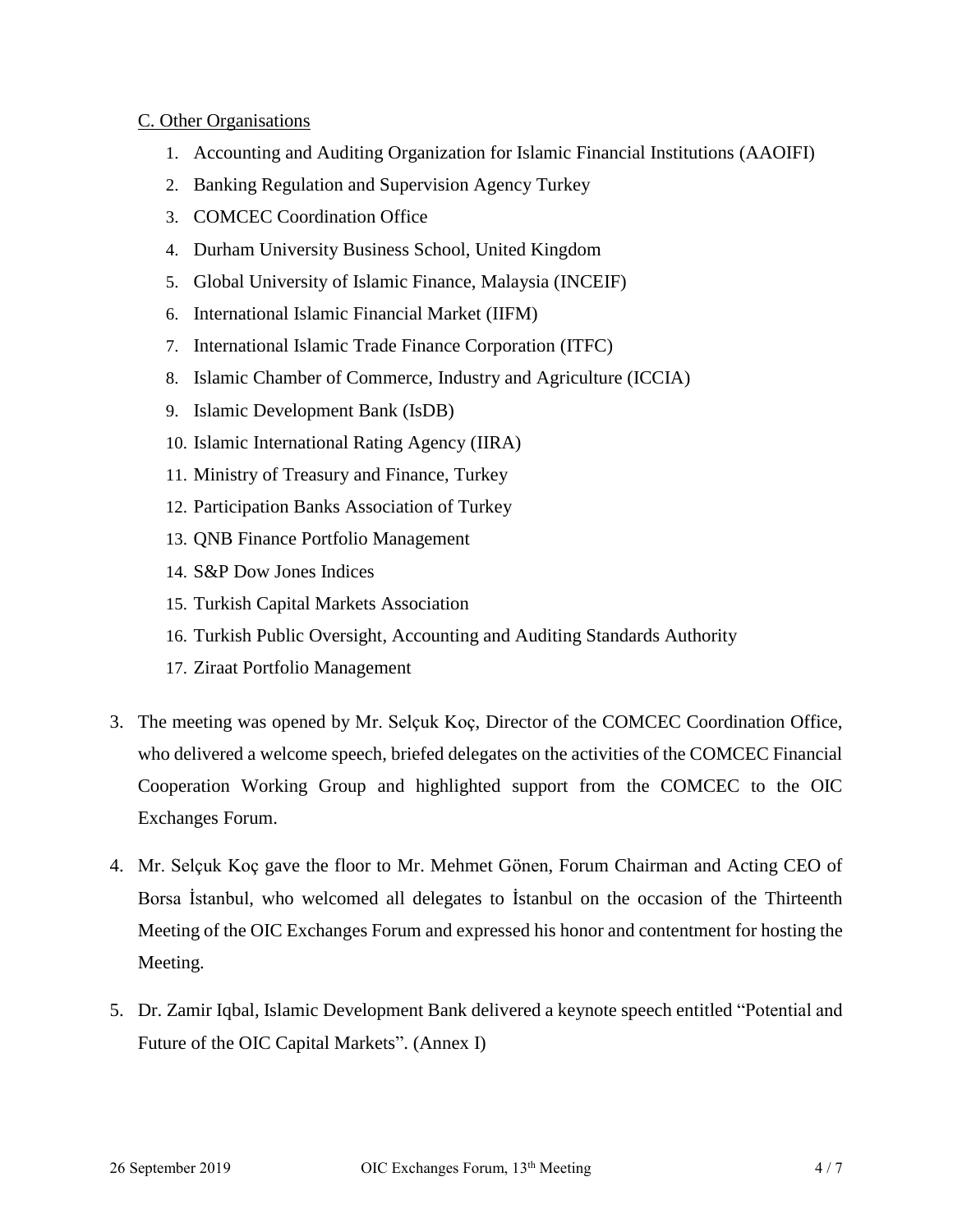- 6. Dr. Recep Bildik, Borsa İstanbul reported on the activities of the OIC Exchanges Forum during the briefing session and updated participants on the latest developments regarding Task Force on Indices, Task Force on Precious Metals and the OIC Exchanges Forum. (Annex II)
- 7. Mr. Mahmut Varlı, Borsa İstanbul provided information on OIC Exchanges Statistics Report 2018 (Annex III) and Mr. Muhammet Mustafa Şenel, Borsa İstanbul introduced the renewed internet site for OIC Exchanges Forum.
- 8. Mr. Charbel Azzi, S&P and Mr. Kenan Turan, Ziraat Portfolio Management delivered presentations regarding Task Force on Indices. Following the presentations (Annex IV and Annex V respectively), launch ceremony for S&P OIC/COMCEC Shariah 50 Index Fund was held.
- 9. Mr. Gökhan Elibol, Takasbank and Mr. Murat İnce, QNB Finans Portfolio Management delivered presentations regarding new perspectives related to Task Force on Precious Metals (Annex VI and Annex VII respectively).
- 10. Dr. Zamir Iqbal moderated a group discussion with all participants, difficulties faced by the Task Forces on Indices and Precious Metals as well as the roadmap and future actions were discussed.
- 11. Prof. Dr. Habib Ahmed, Durham University delivered a presentation entitled "Infrastructure Finance and Capital Markets". (Annex VIII)
- 12. Mr. Kenan Jusufspahic, Islamic Development Bank delivered a presentation entitled "Islamic Finance for Infrastructure Projects: Challenges and Opportunities in Capital Markets". (Annex IX)
- 13. Best practice sharing from OIC Exchanges and Clearing Companies session was held with presentations from experts including Mr. Reşat Adıgüzel, Borsa Istanbul (Annex X), Dr. Mehran Mohamadi, Tehran Stock Exchange (Annex XI), Mr. Irwan Abdalloh, Indonesia Stock Exchange (Annex XII), and Mr. Muhammad Lukman, National Clearing Company of Pakistan (Annex XIII).
- 14. Mr. Mahmut Aydoğmuş, Borsa İstanbul delivered a presentation entitled "Sustainability and Islamic Capital Markets". (Annex XIV)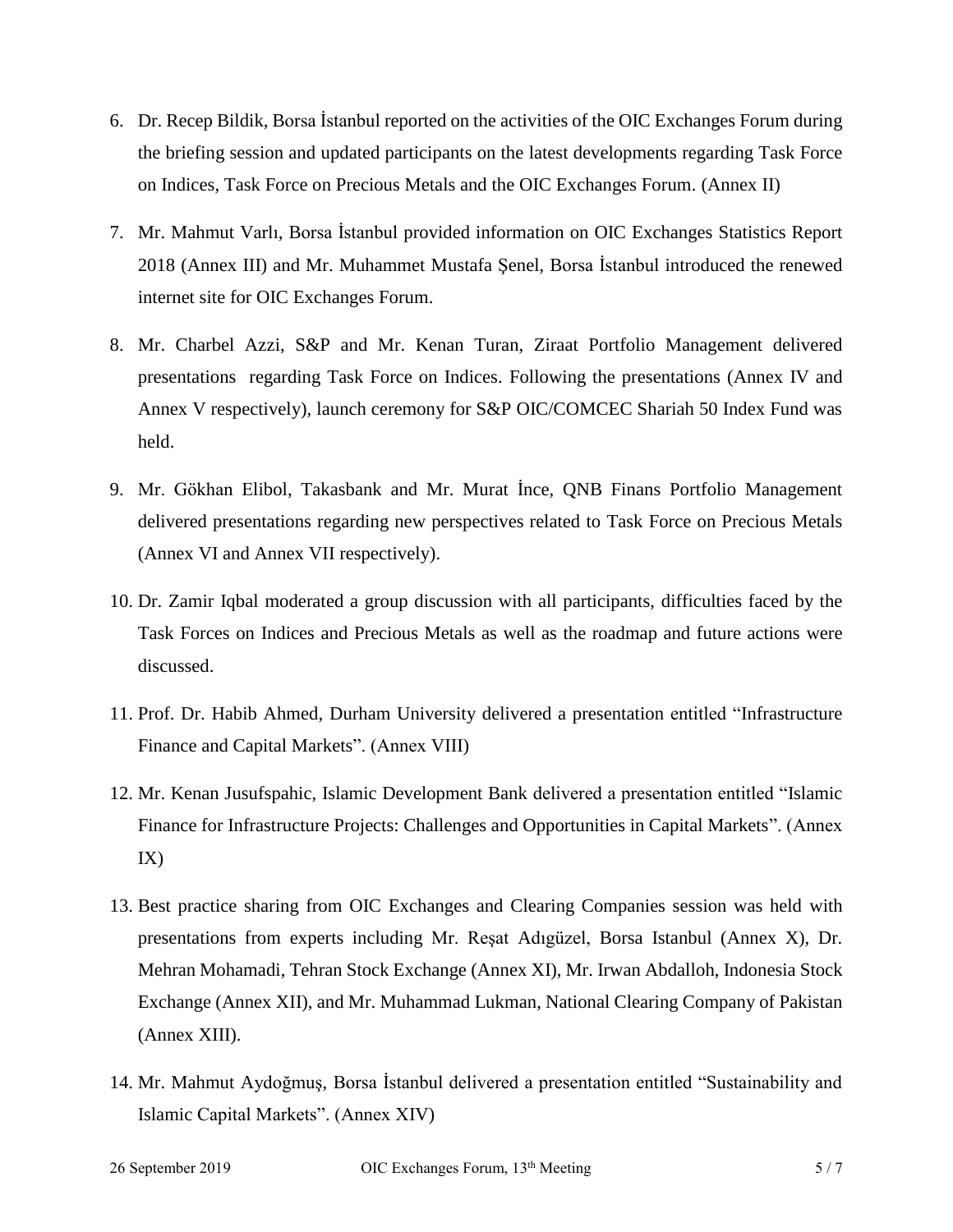- 15. Prof. Dr. Habib Ahmed moderated a group discussion with all participants on potential new projects for the OIC Exchanges Forum, four new project ideas was discussed and one project was selected.
- 16. Mr. Ismail Dadabhoy, International Islamic Financial Market (IIFM) delivered a presentation entitled "Sukuk Market and Related Development Issues". (Annex XV)
- 17. Mr. Faheem Ahmad, Islamic International Rating Agency (IIRA) delivered a presentation entitled "Islamic Rating Standards". (Annex XVI)
- 18. Mr. Mohammad Majd Bakir, AAOIFI delivered a presentation entitled "Shariah Governance for Sukuk Structures". (Annex XVII)
- 19. Dr. Recep Bildik read draft decisions for the  $13<sup>th</sup>$  OIC Exchanges Forum on behalf of the secretariat, the decisions were ratified by the participating Members.
- 20. Prof. Dr. Obiyathulla Ismath Bacha, INCEIF delivered a presentation entitled "Innovative Capital Market Instruments". (Annex XVIII)
- 21. The following decisions were taken at the meeting:
	- 1. The Forum welcomes group discussions held by the participants on Task Forces of Indices and Precious Metals regarding S&P/OIC COMCEC 50 Shariah Index and OIC Gold Exchange projects.
	- 2. The Forum appreciates the efforts of the Task Force on Indices and welcomes launch of the S&P/OIC COMCEC 50 Shariah Index Fund (the Fund) which is considered a major success for the Forum and OIC capital markets. As the next step the Forum mandates the Task Force to find investors for the Fund and exert every effort to increase the assets under management of the Fund. The Forum invites IsDB to invest into the Fund to help accelerate further investments.
	- 3. With reference to the resolution of the  $35<sup>th</sup>$  Meeting of the Follow-up Committee of the COMCEC, the Forum mandates the Task Force on Indices, in cooperation with IsDB to continue to work towards the promotion of S&P OIC/COMCEC Shariah 50 Index and the